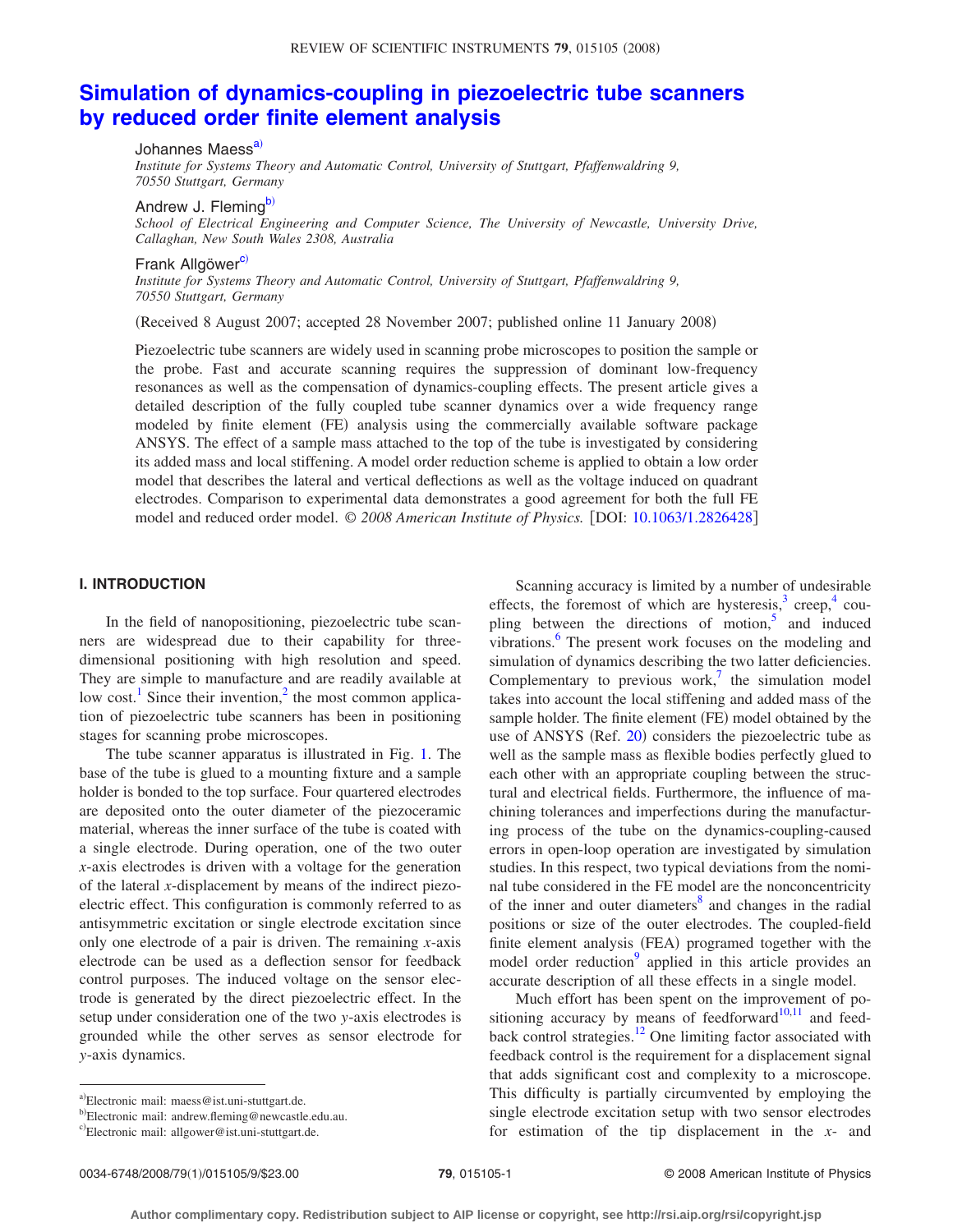<span id="page-1-0"></span>

FIG. 1. Setup of the piezoelectric tube scanner, where  $v$  is the applied voltage and *mv* is the measured voltage.

*y*-directions. While this is investigated experimentally in Ref. [13,](#page-8-13) the present paper introduces a modeling approach using coupled-field FEA and the double piezoelectric effect.

## **II. MODELING**

The FE method is used to obtain a very general and accurate model of the piezoelectric tube scanner. For the purpose of controller design and transient simulations, the high order of the full FE model is effectively reduced in the desired frequency range by model order reduction. This is based on modal truncation and consideration of the Hankel singular values of the desired input-output behavior. All equations are stated in their general form, thus being valid for the nominal tube scanner with or without sample mass as well as for modeled imperfections, demonstrating the flexibility of the approach.

#### **A. Finite element method**

Three-dimensional FEA is used in a variety of applications for the modeling of piezoceramic actuators and sensors, e.g., beam actuators<sup>14</sup> and smart structures.<sup>15</sup> FE models of piezoelectric tube scanners have so far only been used to describe the resulting static deflections on application of a driving voltage. $\frac{16,17}{2}$  $\frac{16,17}{2}$  $\frac{16,17}{2}$  Due to the modeling complexity, the scanner dynamics are typically identified from experimental data.<sup>6[,18](#page-8-18)</sup> In the present work, FEA is extended to gain a deeper mechanical understanding of the case where a sample holder is glued onto the scanner top. FEA also allows the prediction of the influence of changing tube dimensions and machining tolerances on the tube motion.

The constitutive equations for the fully coupled threedimensional piezoelectric material consisting of the direct and indirect piezoelectric effects are given by<sup>19</sup>

 $T = e^{E}S - eE$ .

$$
\mathbf{D} = \mathbf{e}\mathbf{S} + \boldsymbol{\epsilon}^{\mathbf{S}}\mathbf{E},
$$

<span id="page-1-2"></span>TABLE I. Material properties of PZT-5H.

| Property                  | Values                                                                                                                                                                                                                                                                                                   |  |  |  |  |  |
|---------------------------|----------------------------------------------------------------------------------------------------------------------------------------------------------------------------------------------------------------------------------------------------------------------------------------------------------|--|--|--|--|--|
| Density                   | $\rho$ = 7500 kg/m <sup>3</sup>                                                                                                                                                                                                                                                                          |  |  |  |  |  |
| <b>Stiffness</b>          | $\mathbf{c}^E = \left[ \begin{array}{cccccc} 127.2 & 80.2 & 84.7 & 0 & 0 & 0 \\ 80.2 & 127.2 & 84.7 & 0 & 0 & 0 \\ 84.7 & 84.7 & 117.4 & 0 & 0 & 0 \\ 0 & 0 & 0 & 23.0 & 0 & 0 \\ 0 & 0 & 0 & 0 & 23.0 & 0 \\ 0 & 0 & 0 & 0 & 0 & 23.5 \end{array} \right]$<br>$\times$ 10 <sup>9</sup> N/m <sup>2</sup> |  |  |  |  |  |
| Piezoelectric<br>constant | $\mathbf{e} = \begin{bmatrix} 0 & 0 & 0 & 0 & 17.030 & 0 \\ 0 & 0 & 0 & 17.030 & 0 & 0 \\ -6.623 & -6.623 & 23.240 & 0 & 0 & 0 \end{bmatrix}$<br>$\times$ 10 <sup>12</sup> C/m <sup>2</sup>                                                                                                              |  |  |  |  |  |
| Permittivity              | $\epsilon = \begin{bmatrix} 3130 & 0 & 0 \\ 0 & 3130 & 0 \\ 0 & 0 & 3400 \end{bmatrix} \times 8.854 \times 10^{-12}$ F/m                                                                                                                                                                                 |  |  |  |  |  |

with mechanical stress matrix **T**, mechanical strain matrix **S**, electric field vector **E**, and electric charge vector per unit area **D**. The anisotropic material properties of the radially polarized piezoceramic are described by the mechanical stiffness matrix at constant electric field  $\mathbf{c}^{\mathbf{E}}$ , the permittivity matrix under constant strain  $\epsilon^S$ , and the piezoelectric stress matrix **e**. Assembly of the element matrices leads to the equations of motion in the general FE formulation,

<span id="page-1-1"></span>
$$
\mathbf{M}\ddot{\mathbf{x}} + \mathbf{C}\dot{\mathbf{x}} + \mathbf{K}\mathbf{x} = \mathbf{F},\tag{1}
$$

with mass matrix **M**, stiffness matrix **K**, and external loads **F**. For simplicity, Rayleigh damping is assumed for the FE model via the damping matrix **C**. The state vector **x** is composed of the nodal displacements **u** and the nodal electric potentials  $\phi$  accounting for the coupling between the structural and piezoelectric domains. The order of the fully coupled finite element model is denoted as *n*. The general form of Eq.  $(1)$  $(1)$  $(1)$  is not changed by considering the sample mass, which is assumed to be perfectly glued onto the tube and thus only adds degrees of freedom in the structural domain in form of the nodal displacements **u**.

The FE discretized model of the pietzotube is con-structed with the commercial software ANSYS (Ref. [20](#page-8-7)) using three-dimensional solid piezoelectric elements. The material properties of the piezoceramic PZT-5H used in the simulations are given in Table [I.](#page-1-2) One benefit of the FEA is the classification of the eigenmodes of the piezoelectric tube scanner by means of the three-dimensional mode shapes as illustrated in Fig. [2](#page-2-0) for the case without attached sample mass. From this, an overview of the scanner dynamics for a sufficiently fine meshed FE model stated in Table [II](#page-2-1) is deduced. It can be observed that the low-frequency motion is dominated by longitudinal Bernoulli beam type bending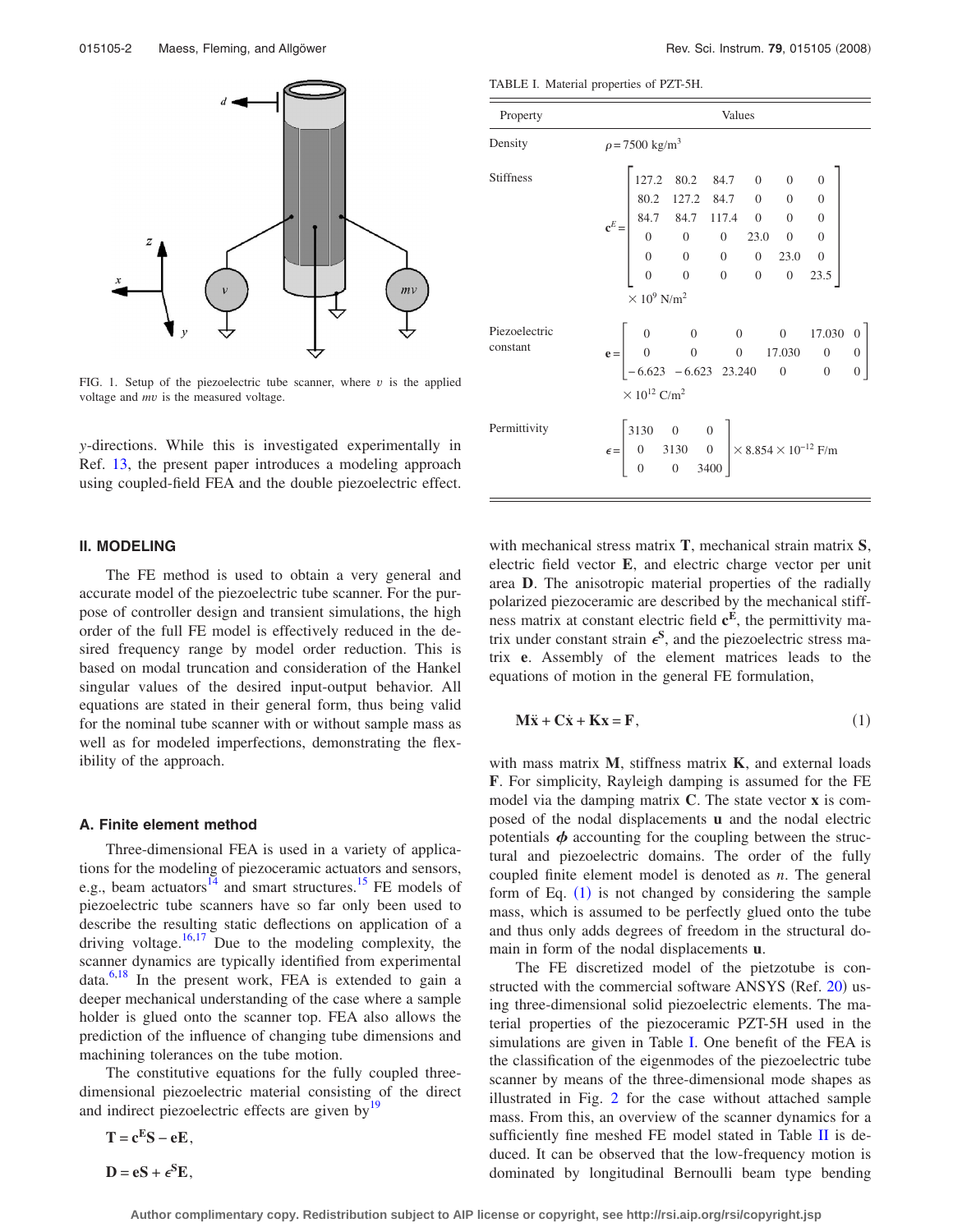<span id="page-2-0"></span>

FIG. 2. Three-dimensional (3D) finite element mode shapes; from left to right: first longitudinal bending mode, second longitudinal bending mode, first circumferential bending mode, second circumferential bending mode, and third longitudinal bending mode.

modes. At higher frequencies, additional types of mode shapes, such as circumferential shell bending modes, torsional modes, and longitudinal extension, occur. All longitudinal and circumferential bending modes appear twice due to the axissymmetric geometry of the tube.

Table [II](#page-2-1) further summarizes the change of eigenfrequencies when the sample mass is attached to the top of the tube. The sample holder consists of a hollow aluminum cube with a cylindrical extension for concentric placement on the tube scanner and is glued onto the free end of the tube. Its overall weight is 2.01 g. As before, the simulated eigenfrequencies accurately match the measurement results. It can be seen that the longitudinal bending modes shown in Fig. [3](#page-2-2) as well as the torsional and longitudinal compression modes are shifted to considerably lower eigenfrequencies due to the added mass of the sample holder. In addition, the circumferential bending modes which show large deformations towards the free end of the tube without sample mass do not occur any more, since the local stiffening of the sample holder glued to the tube top suppresses this deflection shape. Instead, circumferential bending modes appear now at high frequencies, with the mode shapes in Fig. [3](#page-2-2) being similar to a tube clamped at both ends. In summary, the sample holder leads to a stiffening of the circumferential bending modes whereas

<span id="page-2-2"></span>

FIG. 3. 3D finite element mode shapes with sample mass; from left to right: first longitudinal bending mode, second longitudinal bending mode, third longitudinal bending mode, first circumferential bending mode, and second circumferential bending mode.

the longitudinal bending modes and the longitudinal extension modes are subject to softening effects.

The mesh density required for achieving accurate simulation results leads to a model order of  $n \approx 10000$  in the full FE model of Eq. ([1](#page-1-1)). This high order precludes the full model from controller design and transient simulations. In the following section, a model order reduction process offering high flexibility with respect to the bandwidth of the reduced model as well as its number of inputs and outputs is introduced.

#### **B. Model order reduction**

A detailed description of the model order reduction, which is carried out in MATLAB after importing the FE model from ANSYS, is given in Ref. [21.](#page-8-20) In the self-sensing configuration, the potential electrodes are driven by external voltages while the sensor electrodes, which are located pairwise opposite to the respective potential electrodes, are used to measure the resulting voltage feedback signal. Partitioning of the electrical degrees of freedom in the equations of motion of the full FE model in Eq.  $(1)$  $(1)$  $(1)$  into degrees of freedom on the grounded electrodes  $\phi_{g}$ , on the potential electrodes  $\phi_p$ , on the sensor electrodes  $\phi_m$ , and in the interior of the piezotube  $\phi_i$  (Ref. [22](#page-8-21)) yields

<span id="page-2-1"></span>TABLE II. Summary of the full FE modal analysis.

| No.    | Eigenfrequency without sample mass (kHz) |          | Eigenfrequency with sample mass (kHz) |       |          |                                |
|--------|------------------------------------------|----------|---------------------------------------|-------|----------|--------------------------------|
|        | FE.                                      | Expt.    | Classification                        | FE.   | Expt.    | Classification                 |
| 1, 2   | 1.21                                     | 1.22     | First longitudinal bending            | 0.83  | 0.84     | First longitudinal bending     |
| 3, 4   | 6.49                                     | 6.55     | Second longitudinal bending           | 4.89  | 4.84     | Second longitudinal bending    |
| 5.     | 6.97                                     | $\cdots$ | Torsion                               | 5.72  | $\cdots$ | Torsion                        |
| 6      | 11.30                                    | 11.30    | Longitudinal extension                | 9.27  | 9.43     | Longitudinal extension         |
| 7,8    | 13.98                                    | 14.24    | First circumferential bending         | 12.28 | 12.14    | Third longitudinal bending     |
| 9, 10  | 14.50                                    | 15.21    | Second circumferential bending        | 14.73 | 15.19    | First circumferential bending  |
| 11, 12 | 15.38                                    | 15.79    | Third longitudinal bending            | 16.30 | 16.68    | Second circumferential bending |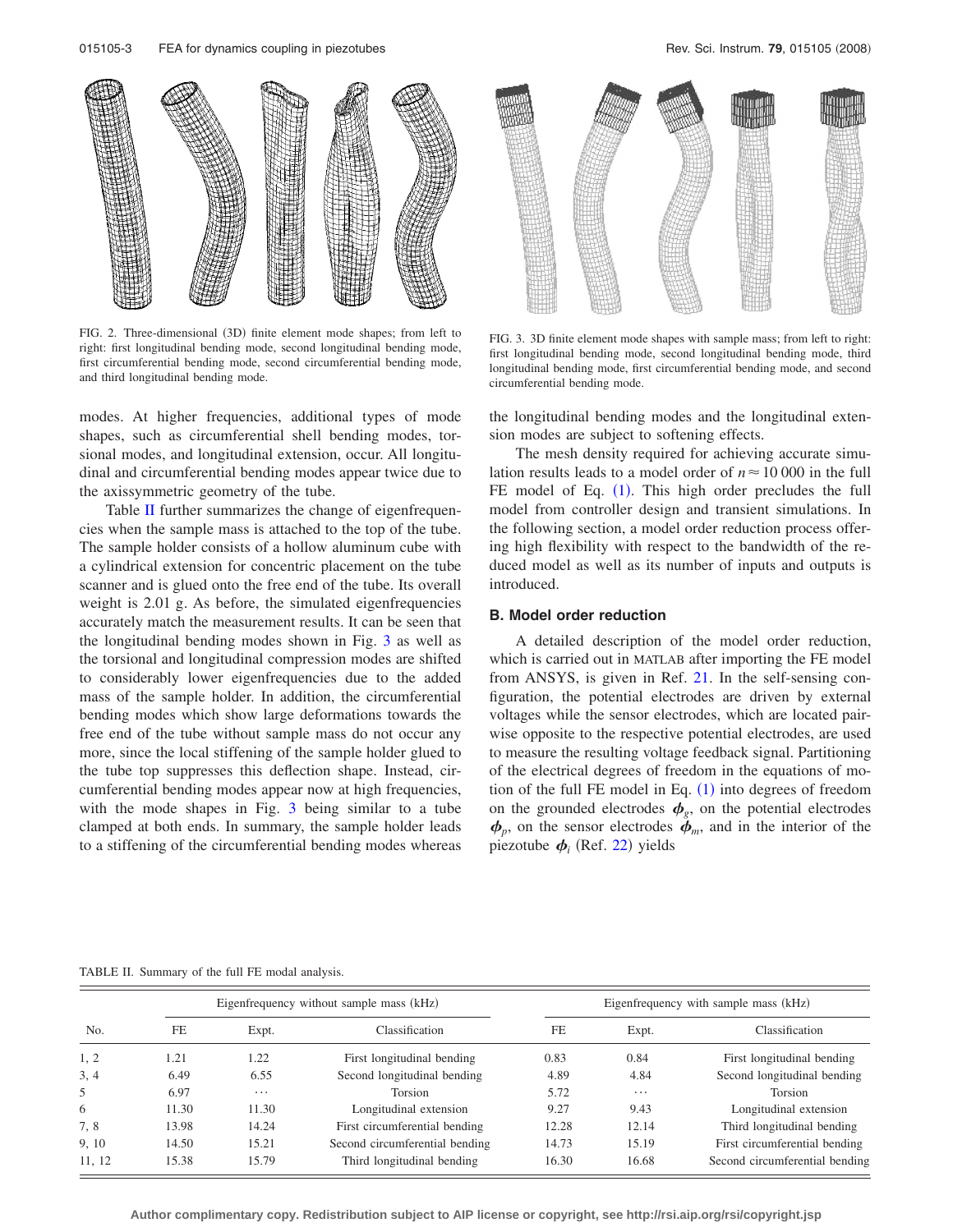<span id="page-3-0"></span>
$$
\begin{bmatrix}\n\mathbf{M}_{ss} & \mathbf{0} & \mathbf{0} & \mathbf{0} & \mathbf{0} & \mathbf{0} \\
\mathbf{0} & \mathbf{0} & \mathbf{0} & \mathbf{0} & \mathbf{0} & \mathbf{0} \\
\mathbf{0} & \mathbf{0} & \mathbf{0} & \mathbf{0} & \mathbf{0} & \mathbf{0} \\
\mathbf{0} & \mathbf{0} & \mathbf{0} & \mathbf{0} & \mathbf{0} & \mathbf{0} \\
\mathbf{0} & \mathbf{0} & \mathbf{0} & \mathbf{0} & \mathbf{0} & \mathbf{0} \\
\mathbf{0} & \mathbf{0} & \mathbf{0} & \mathbf{0} & \mathbf{0} & \mathbf{0} \\
\mathbf{0} & \mathbf{0} & \mathbf{0} & \mathbf{0} & \mathbf{0} & \mathbf{0}\n\end{bmatrix}\n\begin{bmatrix}\n\ddot{\mathbf{u}} \\
\ddot{\boldsymbol{\phi}}_i \\
\ddot{\mathbf{w}}_m^T & \mathbf{K}_{si}^T & \mathbf{K}_{im}^T & \mathbf{K}_{im} & \mathbf{K}_{ip} & \mathbf{K}_{ig} \\
\mathbf{K}_{sm}^T & \mathbf{K}_{im}^T & \mathbf{K}_{mn}^T & \mathbf{K}_{mp} & \mathbf{K}_{mp} \\
\mathbf{K}_{sp}^T & \mathbf{K}_{ip}^T & \mathbf{K}_{mp}^T & \mathbf{K}_{pp} & \mathbf{K}_{pg} \\
\mathbf{K}_{sp}^T & \mathbf{K}_{ip}^T & \mathbf{K}_{mp}^T & \mathbf{K}_{sp}^T & \mathbf{K}_{gg} \\
\mathbf{K}_{sg}^T & \mathbf{K}_{ig}^T & \mathbf{K}_{ig}^T & \mathbf{K}_{fg}^T & \mathbf{K}_{gg}^T\n\end{bmatrix}\n\begin{bmatrix}\n\mathbf{u} \\
\boldsymbol{\phi}_i \\
\boldsymbol{\phi}_m \\
\boldsymbol{\phi}_p \\
\boldsymbol{\phi}_p \\
\boldsymbol{\phi}_g\n\end{bmatrix}=\n\begin{bmatrix}\n\mathbf{f} \\
\mathbf{q}_i \\
\mathbf{q}_i \\
\mathbf{q}_m \\
\mathbf{q}_p \\
\mathbf{q}_g\n\end{bmatrix},
$$
\n(2)

with the electrical charges  $\mathbf{q}_p$ ,  $\mathbf{q}_g$ , and  $\mathbf{q}_m$  on the potential, grounded, and sensor electrodes, respectively. In Eq. ([2](#page-3-0)), damping is omitted for brevity. The fifth line and column of Eq.  $(2)$  $(2)$  $(2)$  are deleted since the electrical potential on the grounded electrodes vanishes. On each potential and sensor electrode, each node has the same electric potential. Thus, the electrical degrees of freedom on the potential and sensor electrodes are combined into master degrees of freedom  $\phi_{ep}$  and  $\phi_{em}$ , respectively, by applying the transformations

$$
\boldsymbol{\phi}_p = \mathbf{T}_p \boldsymbol{\phi}_{ep} \text{ and } \boldsymbol{\phi}_m = \mathbf{T}_m \boldsymbol{\phi}_{em},
$$
\n(3)

with the coincidence transformation matrices  $\mathbf{T}_p$  and  $\mathbf{T}_m$ . Under the assumption of no structural loads **f** and internal charges  $\mathbf{q}_i$ and by moving the excitation terms of the potential electrodes to the right side, the dynamic equations are written as

$$
\left[\begin{array}{cc} \mathbf{M}_{ss} & \mathbf{0} & \mathbf{0} \\ \mathbf{0} & \mathbf{0} & \mathbf{0} \\ \mathbf{0} & \mathbf{0} & \mathbf{0} \end{array}\right] \left[\begin{array}{c} \ddot{\mathbf{u}} \\ \ddot{\boldsymbol{\phi}}_i \\ \ddot{\boldsymbol{\phi}}_{em} \end{array}\right] + \left[\begin{array}{cc} \mathbf{K}_{ss} & \mathbf{K}_{si} & \mathbf{K}_{sm}\mathbf{T}_m \\ \mathbf{K}_{si}^T & \mathbf{K}_{im}\mathbf{T}_m \\ \mathbf{K}_{si}^T & \mathbf{K}_{im}\mathbf{T}_m^T\mathbf{K}_{mm}\mathbf{T}_m^T\mathbf{K}_{mm}\mathbf{T}_m \end{array}\right] \left[\begin{array}{c} \mathbf{u} \\ \boldsymbol{\phi}_i \\ \boldsymbol{\phi}_i \\ \boldsymbol{\phi}_{em} \end{array}\right] = -\left[\begin{array}{c} \mathbf{K}_{sp}\mathbf{T}_p \\ \mathbf{K}_{ip}\mathbf{T}_p \\ \mathbf{K}_{ip}\mathbf{T}_p \\ \mathbf{T}_m^T\mathbf{K}_{mp}\mathbf{T}_p \end{array}\right] \boldsymbol{\phi}_{ep}.
$$
\n
$$
\mathbf{M}_{\text{EV}} \qquad (4)
$$

For harmonic excitation  $\phi_{ep} = \phi_0 e^{j\omega t}$ , the corresponding eigenvalue problem is given by

$$
\mathbf{K}_{\text{EV}}\boldsymbol{\psi}_r = \omega_r^2 \mathbf{M}_{\text{EV}}\boldsymbol{\psi}_r,\tag{5}
$$

with the eigenvectors  $\psi_r$ . The system is transformed into modal coordinates with the transformation law  $\mathbf{u} = \Psi \mathbf{q}$ , where  $\Psi \in \mathbb{R}^{n \times m}$  is the modal matrix containing  $m \ll n$ low-frequency mode shapes  $\psi_r$ ,  $r=1,..., m$ , i.e.,  $\Psi = [\psi_1, \dots, \psi_m]$ . Normalization of the modal mass and stiffness matrices results in the identity matrix  $\mathbf{I} \in \mathbb{R}^{m \times m}$  and the spectral matrix  $\Lambda \in \mathbb{R}^{m \times m}$ , respectively, i.e.,

<span id="page-3-1"></span>
$$
\mathbf{M}_m = \mathbf{\Psi}^T \mathbf{M}_{\text{EV}} \mathbf{\Psi} = \mathbf{I},\tag{6}
$$

<span id="page-3-2"></span>
$$
\mathbf{K}_m = \mathbf{\Psi}^T \mathbf{K}_{\text{EV}} \mathbf{\Psi} = \mathbf{\Lambda} = \text{diag}(\omega_r^2). \tag{7}
$$

This reduced system is typically referred to as the normal mode model and is valid only for frequencies well below the highest-frequency eigenmode kept in the truncated transformation matrix. In modal coordinates, the system is expressed as

$$
\mathbf{I}\ddot{\mathbf{q}} + \mathbf{\Lambda}\mathbf{q} = -\mathbf{\Psi}_{\mathrm{HSV}}^T \mathbf{K}_{\mathrm{exc}} \phi_{ep}.
$$
 (8)

<span id="page-3-3"></span>A further reduction of the model order is obtained by selecting those mode shapes of the system which are dominant in terms of controllability and observability. The controllability of a mode specifies its excitation by input actuation, whereas observability describes the influence of the modal states on the system outputs. Controllability and observability are quantified by the controllability Grammians **W***<sup>c</sup>* and observability Grammians **W***o*, respectively, which are diagonally dominant for systems in modal representation,<sup>21</sup> i.e.,  $\mathbf{W}_c \approx \text{diag}(w_{c_i})$  and  $\mathbf{W}_o \approx \text{diag}(w_{o_i})$ , where  $w_{c_i}$  and  $w_{o_i}$  are the modal controllability and observability coefficients of the *i*th mode. The transfer function of a structural system is a composition of the modal transfer functions  $G_{m_i}$  of the modes *i*, i.e.,  $G(\omega) = \sum_{i=1}^n G_{m_i}(\omega)$ . The modal  $H_{\infty}$ -norm  $||G_{m_j}||_{\infty} = 2\gamma_j$ , where  $\gamma_j$  denotes the Hankel singular value (HSV) of the *j*th mode, is used as a measure of contribution of the *j*th mode to the single-input, single-output (SISO) transfer function  $G(\omega)$ . Furthermore, for systems with low modal damping ratios (and thus for the special case of piezoelectric tube scanners), the HSVs are approximated by  $\gamma_i = \sqrt{w_{c_i} w_{o_i}}^{21}$  $\gamma_i = \sqrt{w_{c_i} w_{o_i}}^{21}$  $\gamma_i = \sqrt{w_{c_i} w_{o_i}}^{21}$  Modes with low HSVs and thus low modal norms as well as low controllability and observability are not taken into account in the reduction basis  $\Psi$  of Eqs. ([6](#page-3-1)) and ([7](#page-3-2)), resulting in the transformation basis  $\Psi_{\text{HSV}} \in \mathbb{R}^{n \times m_{\text{HSV}}}.$ The fully reduced system is now obtained by replacing  $\Psi$ with the truncated transformation matrix  $\Psi_{\rm HSV}$  in Eqs. ([6](#page-3-1)) and  $(7)$  $(7)$  $(7)$ .

A calculation of the HSVs for the piezoelectric tube scanner reveals that the torsional mode with the eigenvector  $\psi_5$  has much lower influence on the input-output behavior compared to other low-frequency modes. Thus, the torsional mode shape  $\psi_5$  is neglected in the transformation basis  $\Psi_{\rm HSV}$ . Of each pair of the first three longitudinal bending modes and first two circumferential bending modes, one eigenvector, which is rotated to point along the *x*-direction, is retained in the transformation matrix. Furthermore, the longitudinal extension  $\psi_6$  is taken into account. Overall, the truncation basis is given by  $\Psi_{\text{HSV}}$  $=[\psi_1, \psi_3, \psi_6, \psi_7, \psi_9, \psi_{11}]$ , leading to a system order *m*=6 in the second order system of Eq.  $(8)$  $(8)$  $(8)$ , compared to  $n \approx 10000$ in Eq.  $(1)$  $(1)$  $(1)$ . By this truncation, the reduced order model is valid in the frequency range up to approximately 15 kHz.

For controller design purposes, the reduced system is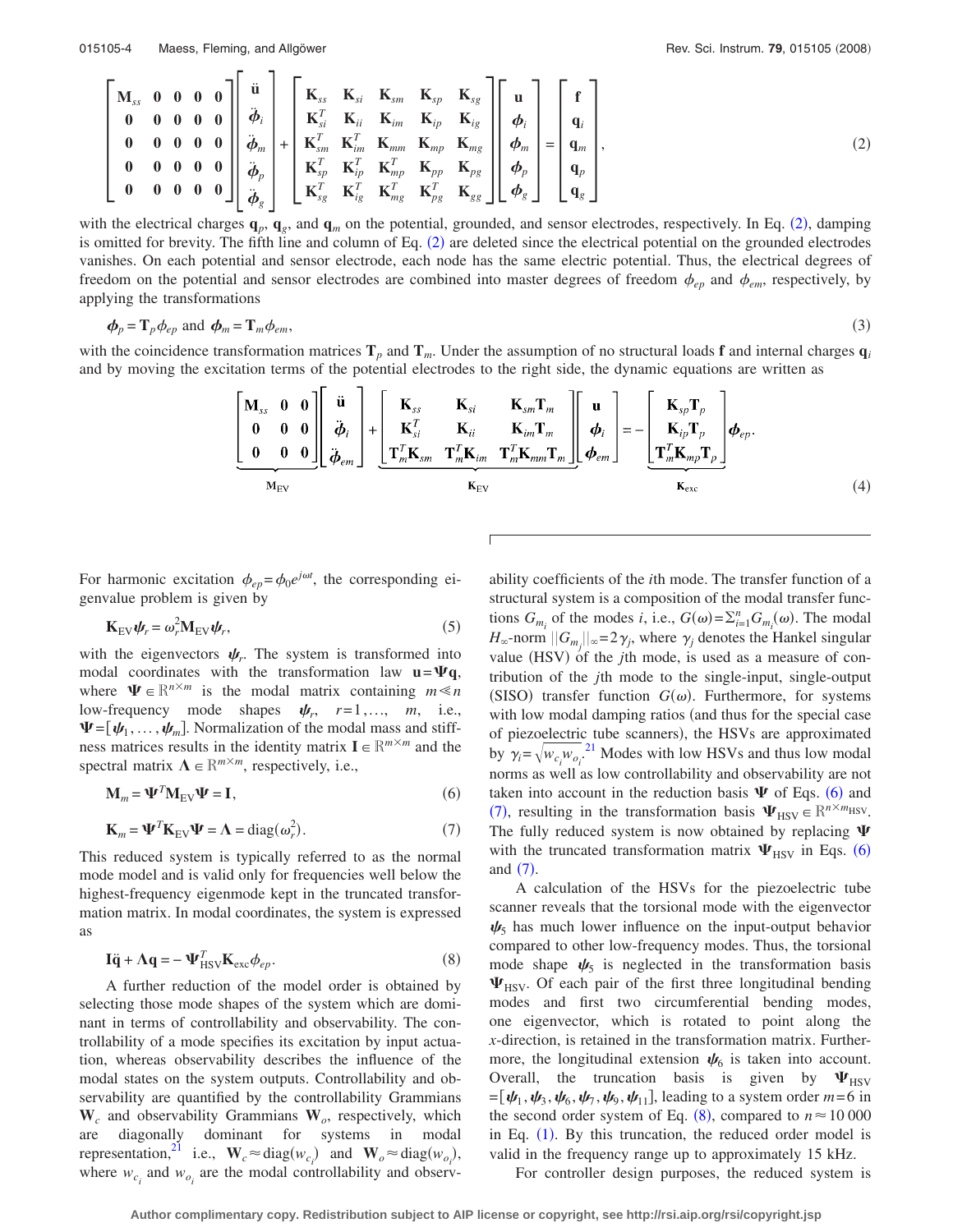<span id="page-4-0"></span>

FIG. 4. (Color online) Measurement setup of tube actuator with sample holder glued into an aluminum base and tube dimensions in millimeters.

<span id="page-4-1"></span>finally transformed into the modal state space representation obtained form Eq. ([8](#page-3-3)) as

$$
\dot{\mathbf{x}} = \underbrace{\begin{bmatrix} \mathbf{0} & \mathbf{I} \\ -\mathbf{\Lambda} & -\mathbf{\Gamma} \end{bmatrix}}_{\mathbf{A}_{\text{red}}} \mathbf{x} + \underbrace{\begin{bmatrix} \mathbf{0} \\ -\mathbf{\Psi}_{\text{HSV}}^T \mathbf{K}_{\text{exc}} \end{bmatrix}}_{\mathbf{B}_{\text{red}}} \mathbf{u},
$$
\n
$$
\mathbf{y} = \underbrace{\begin{bmatrix} \mathbf{c}\mathbf{\Psi}_{\text{HSV}} \mathbf{0} \end{bmatrix} \mathbf{x}}_{\mathbf{C}_{\text{red}}},
$$
\n(9)

with the state space vector  $\mathbf{x} = [\mathbf{q}^T, \dot{\mathbf{q}}^T]^T$  and the input vector  $\mathbf{u} = [\phi_{ep}]^T$ . The output shape matrix **c** defines the desired degrees of freedom for the output *y*, which is given in physical nodal quantities. The damping matrix  $\Gamma$  is generally derived from the Rayleigh damping of the FEA with typical values of piezoelectric materials for the damping coefficients. If measurement results are available for specific tubes, the damping matrix  $\Gamma$  can be easily changed to account for modal damping with the damping coefficients identified from experimental data. Thus, a model with an accurate description of the output displacement is obtained.

# **III. MEASUREMENT SETUP**

 $0.5$ 

<span id="page-4-2"></span>Magnitude [dB re. mm/V]

peb] esenc

 $-300$ 

The piezoelectric tube scanner, shown in Fig. [4](#page-4-0) (Boston PiezoOptics, manufactured from high-density PZT-5H), is glued into a recessed aluminum base, which is mounted onto an optical table. On the outer diameter, four equally spaced



Frequency [Hz]

 $1.5$ 

silver electrodes are deposited in quadrature. Geometric dimensions of the tube are also given in Fig. [4.](#page-4-0)

A Polytec PI PSV300 laser doppler vibrometer is used to measure the tip displacement frequency response by excitation of one *x*-electrode with a 5.5 V periodic chirp signal with a bandwidth of 25 kHz. The measured signals were sampled at 52.1 kHz and a 6400 line fast Fourier transform (FFT) is computed to obtain the frequency response functions.

#### **IV. RESULTS AND DISCUSSION**

The simulations and experiments are carried out for antisymmetric (single electrode) excitation. The frequency response functions (FRFs) describe the  $x$ -,  $y$ -, and *z*-displacements at the tip of the scanner-sample unit, i.e., at the top of the sample holder, denoted by  $u_x$ ,  $u_y$ , and  $u_z$ , and, in addition, the induced voltages at the *x*- and *y*-axis sensor electrodes,  $mv_x$  and  $mv_y$ , respectively. The system of Eq. ([9](#page-4-1)) is thus single-input multiple-output, with the scalar input **u**  $=v_x$  denoting the driving voltage at the *x*-axis potential electrode and the output vector  $\mathbf{y} = [u_x, u_y, u_z, mv_x, mv_y]^T$ . In case of the reduced model, the calculation time for the FRFs drops to some seconds compared to approximately one hour necessary to carry out the harmonic analysis of the full FE model. However, note that the model reduction is of special importance for the design of sophisticated controllers,  $23,24$  $23,24$ where optimal controllers are typically of the same order as the plant. $25$  The frequency responses of the experimental system together with the full and reduced order FE models are shown in Figs. [5](#page-4-2)[–9.](#page-6-0) First, the dynamics resulting from the nominal scan unit consisting of tube and sample holder are considered. The effects of deviations from the nominal model, i.e., from tube eccentricity and asymmetric electrode placement, are then investigated by simulation studies. All measured and computed FRFs include the sample mass at the free end of the tube.

### **A. Nominal model**

The FRFs for the *x*-axis displacement in Fig. [5](#page-4-2) for the full and low order FE models show an excellent agreement to the measured data over a wide frequency range. This response is strongly dominated by the three low-frequency lon-

FIG. 5. Comparison of FRFs for *x*-displacement of measurement (solid curve), full finite element model (dashed curve), and reduced low order model (dasheddotted curve) for single electrode excitation.

2.5  $x 10^{4}$ 

 $\overline{2}$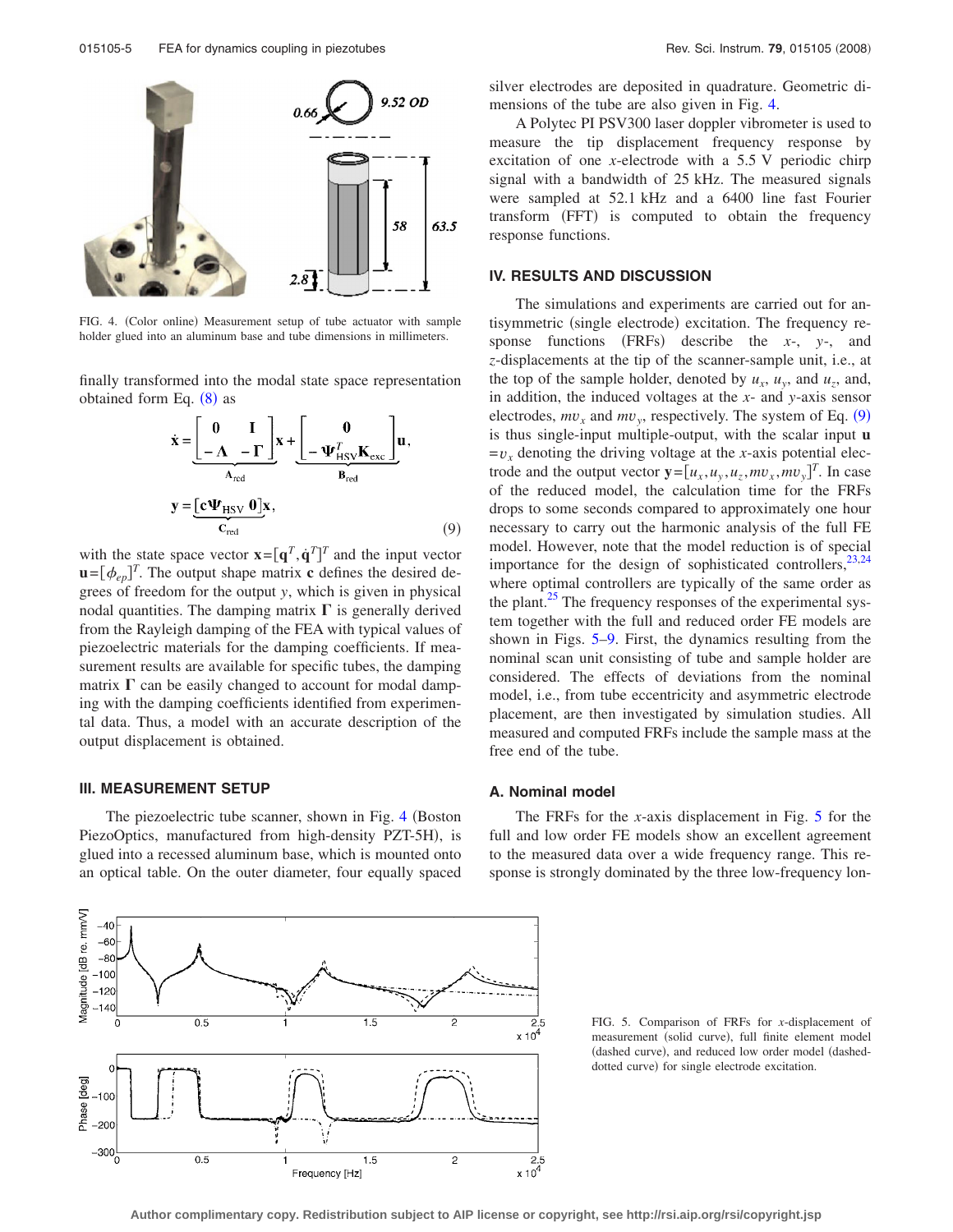<span id="page-5-0"></span>

FIG. 6. Comparison of FRFs for *y*-displacement of measurement (solid curve), full finite element model (dashed curve), and reduced low order model (dasheddotted curve) for single electrode excitation.

gitudinal bending modes since the excitation at the driving electrode and the *x*-displacement output point in the same direction. The good agreement for the longitudinal bending modes is obvious from the almost perfectly matching eigenfrequencies in Table [II](#page-2-1) and is demonstrated in Ref. [7](#page-8-6) for the corresponding mode shapes. Note that by switching the damping model from Rayleigh damping with standard parameters of piezoelectric materials to modal damping in the reduced model, it is possible to accurately match the resonance amplitudes in the simulation data, e.g., for the third longitudinal bending mode at approximately 12 kHz in Fig. [5.](#page-4-2)

For the *y*-axis displacement in Fig. [6,](#page-5-0) the FE model is in accordance with the experimental amplitude response. At high frequencies, the model underestimates the measured response but reflects the main measured resonance peaks. However, the amplitude and phase response of the reduced model considerably deviates from the full model, which can be explained by the low order, where only one eigenvector of a pair of the bending mode shapes is contained in the truncation basis. This single eigenvector does not completely account for the directional coupling between the *x*-axis excitation and *y*-axis displacement output. The order of the HSV of the eigenmodes in Sec. II B is arranged by mainly weighting *x*- and *z*-axis displacement output behaviors. A reduction basis composed of all low-frequency bending mode shapes, i.e., the corresponding pairs, accurately retains FE-model

dynamics even for the *y*-displacement (data not shown). The displacement coupling from the *x*-voltage excitation to the *y*-displacement output amounts to 3.16% of the *x*-displacement in the static limit, i.e., for a desired *x*-displacement of 1  $\mu$ m, the *y*-displacement from coupling results in 0.03  $\mu$ m. This is a considerable deviation from the desired trajectory and should be compensated, e.g., by feedforward or feedback techniques. The coupling in the lateral plane is caused by breaking the symmetry of the tube geometry in the setup considered, where one *y*-electrode is grounded while the other one is used as a sensor electrode. This leads to an unequal charge distribution on these electrodes, which in turn results in an undesired bending moment along the *y*-axis. The phase mismatch of the FE models to the measurement in Fig. [6](#page-5-0) is associated to the smooth phase decay in the experiment, such that the phase cannot be restricted to a 360° range in contrast to the simulation.

The modeled displacements along the *z*-axis in Fig. [7](#page-5-1) are consistent with the measured amplitude response. The model overestimates the static displacement and the influence of the second longitudinal bending mode but accurately describes the dominance of the longitudinal extension mode shape at approximately 9 kHz. For the *x* to *z* coupling, the *z*-displacement constitutes about 17.7% of the *x*-displacement in the simulation data and approximately 5.6% in the measured response.

The induced voltages in Figs. [8](#page-6-1) and [9](#page-6-0) are of interest for

<span id="page-5-1"></span>Magnitude [dB re. mm/V] -60  $-80$  $-100$  $-120$  $-140$  $-160$  $0.5$  $\overline{1}$  $\overline{1.5}$  $\overline{2}$  $2.5$  $\times 10^4$ 500 Phase [deg]  $-500$  $-1000$  $-1500$  $0.5$  $1.5$  $\overline{2}$  $\overline{2.5}$ Frequency [Hz]  $\times$  10<sup>4</sup>

FIG. 7. Comparison of FRFs for *z*-displacement of measurement (solid curve), full finite element model (dashed curve), and reduced low order model (dasheddotted curve) for single electrode excitation.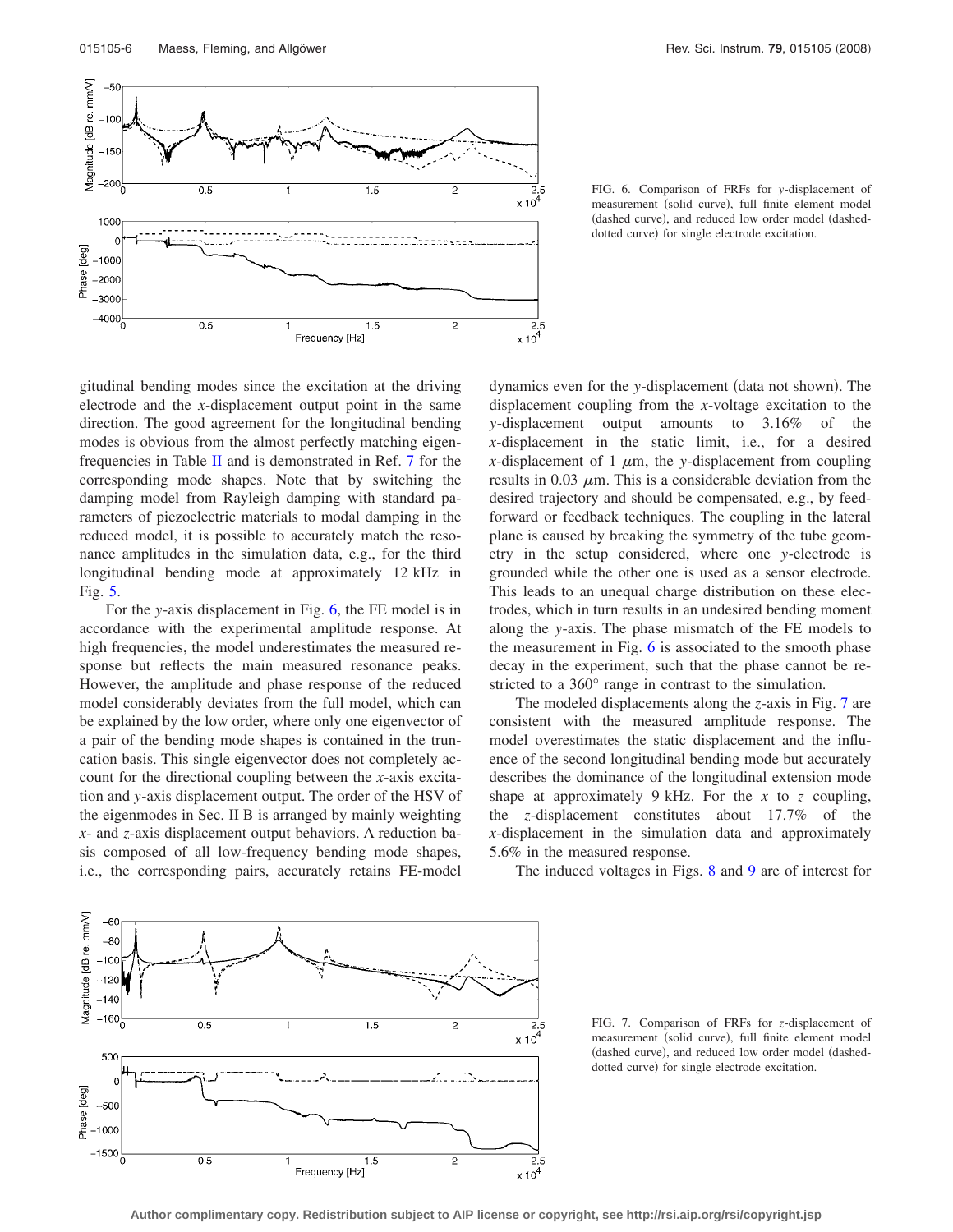<span id="page-6-1"></span>

FIG. 8. Comparison of FRFs for induced voltage on *x*-electrode of measurement (solid curve), full finite element model (dashed curve), and reduced low order model (dashed-dotted curve) for single electrode excitation.

closed-loop control implementation. In the standard operation of piezoelectric tube scanners, the measurement of the tube displacement requires additional sensors. This drawback is circumvented by employing the induced voltages at the sensor electrodes as feedback signals. Voltage measurement does not require additional sensors and is thus relatively simple to implement. The FE-modeled induced voltages at the *x*-axis sensor electrode in Fig. [8](#page-6-1) and the *y*-axis sensor electrode in Fig. [9](#page-6-0) both accurately match the measurement outputs over the whole frequency range. The reduced order model also shows good agreement with the experimental results but there appears to be a mismatch of a constant gain compared to the FE model. This might be due to the existence of a feedthrough component for sensor voltages in the model reduction process<sup>26</sup> and is the subject of ongoing research. Note that the longitudinal extension mode is more pronounced in the sensed voltages compared to the corresponding displacement outputs, leading to significantly stronger coupling between *x*- and *y*-motions for the induced voltages. It is pointed out that single electrode excitation to enable induced voltage measurement at the sensor electrode reduces the scan range by half compared to twin electrode excitation.

#### **B. Simulation study of geometrical variations**

With respect to controller robustness, the closed-loop operation of piezoelectric tube scanners is affected by plant uncertainties. These uncertainties are partially due to machining imperfections in the manufacturing process of the piezoelectric tube. Common problems are the concentricity of the tube geometry and the exact location and shape of the deposited electrodes on the outer tube diameter. The generality of the FE method allows the investigation of these deviations by simulation studies. Furthermore, the effect of shortened electrodes on piezotube dynamics is analyzed, which is of interest for gaining space towards additional actuator or sensor electrode placement, e.g., for distinct *z*-displacement actuation.

The simulation data for several variations of the tube geometry on the dynamics-coupling between *x*-axis excitation and *y*-axis displacement response is shown in Figs. [10](#page-7-0)[–12.](#page-7-1) In Fig. [10,](#page-7-0) the nominal tube is compared to a setup in which both *y*-electrodes are grounded to restore a symmetrical charge distribution with respect to the *y*-axis, while the tube geometry and electrode locations are conserved. Obviously, the dynamics-coupling effects in the *y*-direction are drastically reduced by this measure, especially for low frequencies.

The *y*-displacement coupling for an eccentric tube is il-lustrated in Fig. [11](#page-7-2) for eccentricities of 50  $\mu$ m in the *x*- and *y*-axes, respectively. Compared to the nominal model, the coupling is amplified for all frequencies. Similar results are obtained for a concentric tube geometry, but with the potential electrode radially shifted by 15° plotted in Fig. [12.](#page-7-1) In

<span id="page-6-0"></span>

FIG. 9. Comparison of FRFs for induced voltage on *y*-electrode of measurement (solid curve), full finite element model (dashed curve), and reduced low order model (dashed-dotted curve) for single electrode excitation.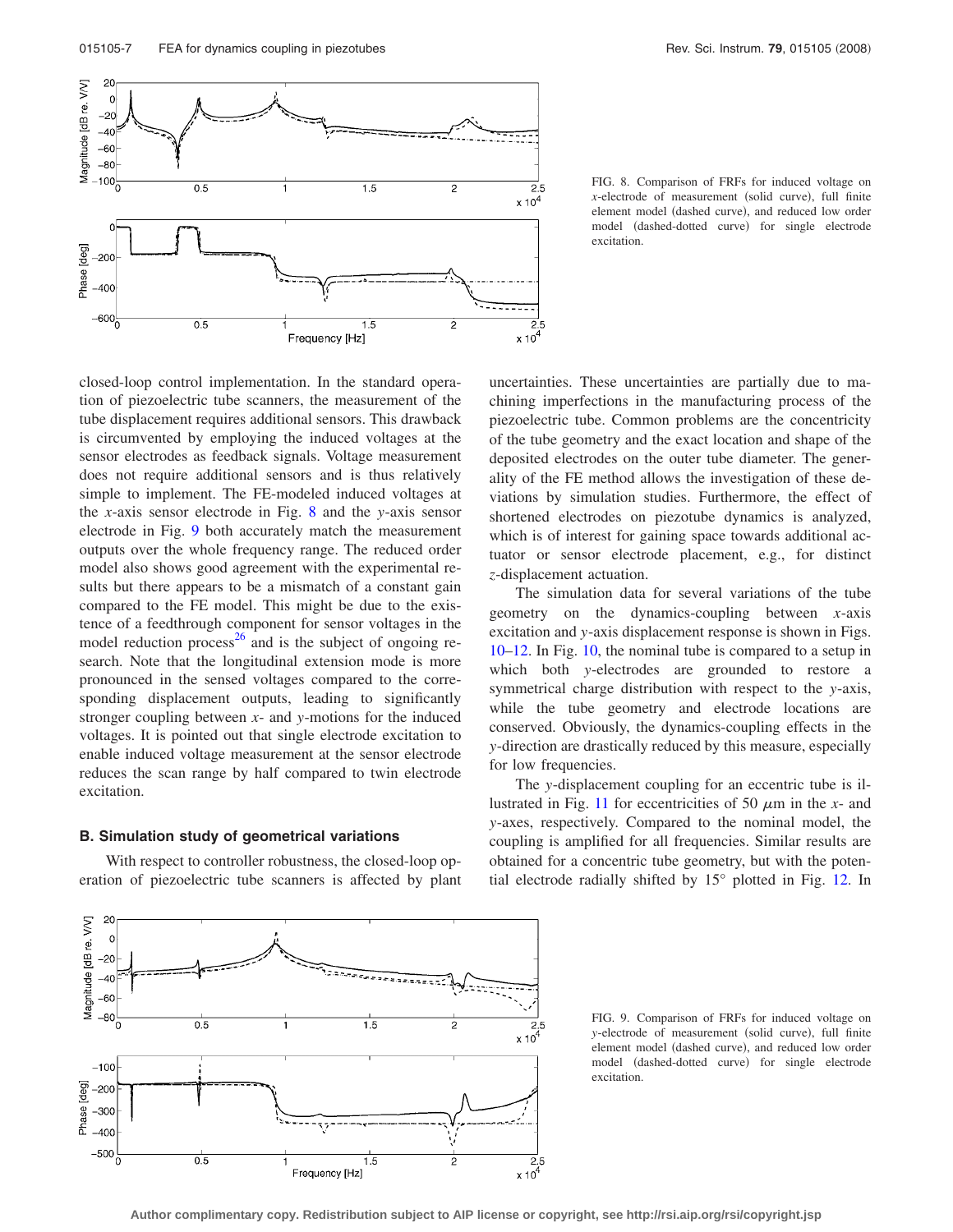<span id="page-7-0"></span>

FIG. 10. Simulation of coupling form *x*-excitation to *y*-displacement for both *y*-electrodes grounded.

summary, every change to the scan unit, which breaks either the geometrical or the electric field symmetry with respect to the *y*-axis leads to an increase in lateral dynamics coupling.

Figure [13](#page-7-3) describes the dynamics in the case of shortened electrodes, which cover only half of the axial length of the piezoelectric tube. The *x*-axis displacement output in Fig. [13](#page-7-3) is reduced to approximately 68% compared to the full electrode length in the steady-state limit. This demonstrates, that the scan range of the scanner is rigorously influenced by the electrode length.

In summary, the main contributions of the measurement and simulation are split into the following observations: (1) the FEA gives a precise description of the piezoscanner dynamics with sample mass; (2) the induced voltages can be employed as feedback signals; (3) dynamics-coupling effects are mainly due to the electrode circuitry, tube eccentricity, and dislocated electrodes; and (4) electrode size and shape significantly changes the scanner dynamics and scan range.

### **V. CONCLUSIONS**

Different aspects of the dynamic behavior of piezoelectric tube actuators are investigated by FE-model simulation carried out in ANSYS. Measurement results for a tube scanner with sample holder attached to its free end demonstrate the high accuracy of FEA. Furthermore, a model order reduction scheme, which keeps the nodal displacements as well as the induced sensor electrode voltages as signal outputs, is presented. The reduced model is therefore suited for

<span id="page-7-1"></span>

FIG. 12. Simulation of coupling form *x*-excitation to *y*-displacement for shifted potential electrode.

model-based feedforward and feedback controller designs, where an appropriate output signal which does not require additional displacement sensors is made available by means of the induced voltages. The foremost benefits of this modeling approach are the possibility to model variations in the piezoscanner setup (i.e., sample holder, tube eccentricity, and electrode location/shape), and the flexibility in the model order reduction to obtain either single-input single-output (SISO) or multi-input multi-output (MIMO) systems. Owing to the ability of the model to realistically describe common tube imperfections and dynamic variations, e.g., from varying sample mass, it is suited for the analysis of the robustness of feedforward and feedback controllers. In particular, the models capture all dynamics-coupling effects, with results presented for voltage excitation along the *x*-axis and displacement outputs in *y*- and *z*-directions, enabling a model-based compensation of coupling-caused errors in the scan trajectory.

The main reason for dynamics-coupling effects in the lateral plane is identified by simulation results as a breaking of the tube symmetry relative to the *x*-or *y*-axis. It is shown that this asymmetric configuration can either be caused mechanically by tube eccentricity or in the electric field distribution by dislocated electrodes or by nonuniformly circuited electrodes. The generality of the model is furthermore used to investigate the dynamic behavior of the tube for shortened electrodes, where a significant reduction in scan range is observed. It is possible that the FE model could be used for the optimization of the shape of the actuator and sensor elec-

<span id="page-7-2"></span>

FIG. 11. Simulation of coupling form *x*-excitation to *y*-displacement for eccentric tube

<span id="page-7-3"></span>

FIG. 13. Simulation of *x*-displacement for shortened electrodes.

**Author complimentary copy. Redistribution subject to AIP license or copyright, see http://rsi.aip.org/rsi/copyright.jsp**